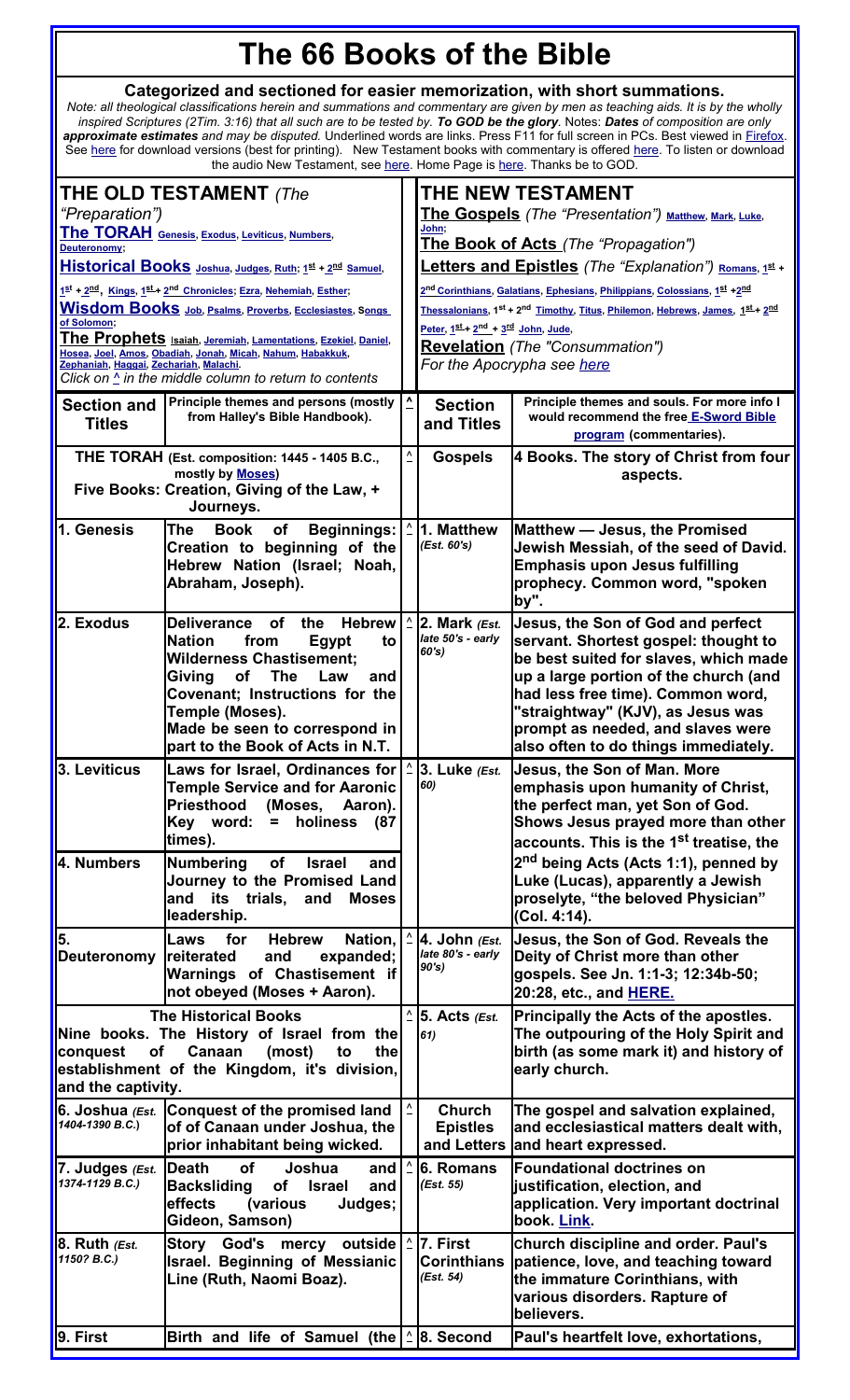<span id="page-1-25"></span><span id="page-1-24"></span><span id="page-1-23"></span><span id="page-1-22"></span><span id="page-1-21"></span><span id="page-1-20"></span><span id="page-1-19"></span><span id="page-1-18"></span><span id="page-1-17"></span><span id="page-1-16"></span><span id="page-1-15"></span><span id="page-1-14"></span><span id="page-1-13"></span><span id="page-1-12"></span><span id="page-1-11"></span><span id="page-1-10"></span><span id="page-1-9"></span><span id="page-1-8"></span><span id="page-1-7"></span><span id="page-1-6"></span><span id="page-1-5"></span><span id="page-1-4"></span><span id="page-1-3"></span><span id="page-1-2"></span><span id="page-1-1"></span><span id="page-1-0"></span>

| Samuel (Est.<br>1043-1011 B.C.)                                                                                                    | last judge); Israel's choice of a<br>King and establishment of the<br>Kingdom (Samuel, Saul, David,<br>Jonathan, Goliath)                                                                                                                                     |  | (Est. 55)                                      | Corinthians entreaty and warning to the carnal<br>church at Corinth. The exchanged<br>life, and power, and travails of the<br>apostle Paul and company.                                                                                                                                                                 |  |  |  |
|------------------------------------------------------------------------------------------------------------------------------------|---------------------------------------------------------------------------------------------------------------------------------------------------------------------------------------------------------------------------------------------------------------|--|------------------------------------------------|-------------------------------------------------------------------------------------------------------------------------------------------------------------------------------------------------------------------------------------------------------------------------------------------------------------------------|--|--|--|
| 10. Second<br>Samuel (Est.<br>1011-1004 B.C.)                                                                                      | <b>Establishment</b><br><b>of</b><br><b>Davidic</b><br>Kingdom<br>centered<br>in.<br>Jerusalem<br>(David,<br>Joab,<br>Absalom).                                                                                                                               |  | (Est. 49)                                      | 9. Galatians Paul's correction and exhortations to<br>the Galatian church. Emphasis is<br>upon salvation by grace, not by the<br>law, contrary to "Judaizers."                                                                                                                                                          |  |  |  |
| 11. First<br>Kings (Est. 971-<br>852 B.C.)                                                                                         | Reign of Solomon, the building<br>of the Temple.<br>The Kingdom Divided after his<br>death<br>into<br><b>North</b><br>(Israel/Eprahim)<br><b>South</b><br>and<br>(Judah). (Adonijah, Solomon,<br>Rehoboam, Jeroboam, Elijah,<br>Ahab, Asa, Jehoram, Ahaziah). |  | 10.<br><b>Ephesians</b><br>(Est. 60)           | The first of the "Prison Epistles" by<br>Paul. The richness of the grace of<br>God in Christ. The mystery and unity<br>of the church, with Jews and Gentiles<br>constituting the "one new man". The<br>believers blessed position and<br>empowerment in Christ revealed, with<br>commands, exhortations to live it out. |  |  |  |
| 12. Second<br>Kings (Est. 852-<br>587 B.C.)                                                                                        | History of Divided Kingdom;<br>Various Kings over Israel and<br>Judah, respectively (Elisha,<br>Athaliah, Jehoash, Jehoahaz,<br>Joash, Hezekiah).                                                                                                             |  | 11.<br>Philippians<br>(Est. 61)                | 2 <sup>nd</sup> "Prison Epistle. Letter to a stable<br>church, exhortations to greater unity<br>and maturity. "Press toward the<br>mark "                                                                                                                                                                               |  |  |  |
| l13. First<br><b>Chronicles</b><br>(Est. 450 - 425<br>B.C.)                                                                        | Death of Saul and history of<br>the Reign of King David to his<br>death; Preparation for<br>the<br>building of the Temple.                                                                                                                                    |  | 12.<br><b>Colossians</b><br>(Est. 60)          | 3 <sup>rd</sup> Prison Epistle. Warning against<br>gnosticism; exhortations to live out<br>the faith. The Deity of Christ declared.                                                                                                                                                                                     |  |  |  |
| 14. Second                                                                                                                         | Reign of Solomon, his building                                                                                                                                                                                                                                |  |                                                | <b>Beginning of 5 "T" books</b>                                                                                                                                                                                                                                                                                         |  |  |  |
| <b>Chronicles</b>                                                                                                                  | of the Temple and his death:<br>$\left  \right $ (Est. 450 - 425 B.C.)   Israel's spiritual declension,<br>the Kingdom Divided;<br><b>History</b><br>of<br>the<br><b>Southern</b>                                                                             |  | 13. First                                      | Commendations and exhortations to<br>Thessalonia the holy and evangelistic church at<br>Ins (Est. 50 - 51) Thessalonica. The Lord's $2^{nd}$ coming                                                                                                                                                                     |  |  |  |
|                                                                                                                                    | Kingdom to<br>the<br>Captivity                                                                                                                                                                                                                                |  |                                                | foretold and described.                                                                                                                                                                                                                                                                                                 |  |  |  |
|                                                                                                                                    | (Solomon, Asa, Jehoshaphat,<br>Joash, Hezekiah, Josiah).                                                                                                                                                                                                      |  | 14. Second<br>$\ln$ S (Est. 50 - 51)           | More of the above. Faith and Patience<br>Thessalonia in Persecutions.                                                                                                                                                                                                                                                   |  |  |  |
|                                                                                                                                    | Post - captivity historical books                                                                                                                                                                                                                             |  | 15. First                                      | Paul's instructions to young pastor                                                                                                                                                                                                                                                                                     |  |  |  |
|                                                                                                                                    | (see also post – captivity prophets Haggai,<br>Zechariah, Malachi)                                                                                                                                                                                            |  | 62)                                            | Timothy (Est. Timothy, and to all who would follow.<br>Give attendance to doctrine                                                                                                                                                                                                                                      |  |  |  |
| 15. Ezra (Est.<br>538-520 B.C.)                                                                                                    | Temple rebuilt in Jerusalem by<br>Remnant and dedicated;<br>a<br><b>Prayer and repentance</b>                                                                                                                                                                 |  | 16. Second<br>63)                              | More instructions + exhortations to<br>Timothy (Est. young pastor Timothy, Paul's "dearly<br>beloved son." Soldiering, enduring<br>all. Rebuke, reprove, exhort                                                                                                                                                         |  |  |  |
|                                                                                                                                    | 16. Nehemiah Rebuilding of the Walls of<br>( <i>Est. 445 - 425 B.C.</i> )   Jerusalem and est. of civil<br>authority; Perseverance over                                                                                                                       |  | 17. Titus<br>(Est. 62)                         | Paul's instructions to pastor Titus,<br>over the churches of Crete. Ordain<br>elders. Similar to 1Timothy.                                                                                                                                                                                                              |  |  |  |
|                                                                                                                                    | Persecution by Sanballat, and<br>Tobiah and company.<br>Wise Leadership. Repentance,<br>Revival according to Truth and<br>discipline.                                                                                                                         |  | 18.<br>Philemon<br>(Est. 60)                   | Paul's intercession for a converted<br>Onesimus<br>slave,<br>runaway<br><b>Entreats/requires Philemon to receive</b><br>Onesimus back as a brother, even as<br>Paul himself.                                                                                                                                            |  |  |  |
| 17. Esther (Est. Fasting<br>after 464 B.C.)                                                                                        | Prayer,<br>and<br><b>Deliverance from extermination</b><br>(Virtuous<br>Vashti,<br><b>Enduring</b><br>Esther, Moral Mordecai).                                                                                                                                |  | (Est. 60's)                                    | 19. Hebrews After Romans, the 2nd important<br>doctrinal book. Christ, His Deity + our<br>great high priest, the new + superior<br>Covenant<br>declared.<br>Key<br>word:<br>"better".                                                                                                                                   |  |  |  |
| <b>The Wisdom Books</b><br>5 Books. Trials, Heart Experience, Observation<br>and Discernment, Folly, and Love (cf. Rm. 5:1-<br>5). |                                                                                                                                                                                                                                                               |  | 20. James<br>(Est. 50's)                       | The Proverbs of the New Testament.<br>Faith without works is not saving<br>faith; Exhortations to repentance,<br>prayer, humility, etc.                                                                                                                                                                                 |  |  |  |
| 18. Job (Est.<br>2150 B.C.)                                                                                                        | Story<br>of<br>affliction<br>and                                                                                                                                                                                                                              |  | "P+J" books.                                   |                                                                                                                                                                                                                                                                                                                         |  |  |  |
|                                                                                                                                    | deliverance of just Job, and<br>God's<br>compassion.<br><b>The</b><br>Problem of Suffering, and need<br>of Patience.                                                                                                                                          |  | <b>21. 1 Peter</b><br>(Est. 63)                | Exhortations to a persecuted church.                                                                                                                                                                                                                                                                                    |  |  |  |
| 19. Psalms<br>(Est. 965-1000 B.C.)                                                                                                 | Hymn (150) Book of Israel.                                                                                                                                                                                                                                    |  | 22. 2 Peter<br>$(Est. 63 - 64)$                | of<br><b>Prediction</b><br>apostasy,<br>and<br>description of the Day of the Lord to                                                                                                                                                                                                                                    |  |  |  |
| 20. Proverbs<br>(Est. 950-700 B.C.)                                                                                                | The God - given Wisdom of<br>lSolomon.                                                                                                                                                                                                                        |  |                                                | come. Exhortations to holiness.                                                                                                                                                                                                                                                                                         |  |  |  |
| 21.<br><b>Ecclesiastes</b><br>(Est. around 935                                                                                     | Solomon's folly: The vanity of<br>material wealth, and reasoning<br>of the natural man.                                                                                                                                                                       |  | 23. 1 John<br>(Est. late 80's -<br>early 90's) | Heart and Works of True Christian<br>Faith delineated. Holiness and Love<br>in the faith.                                                                                                                                                                                                                               |  |  |  |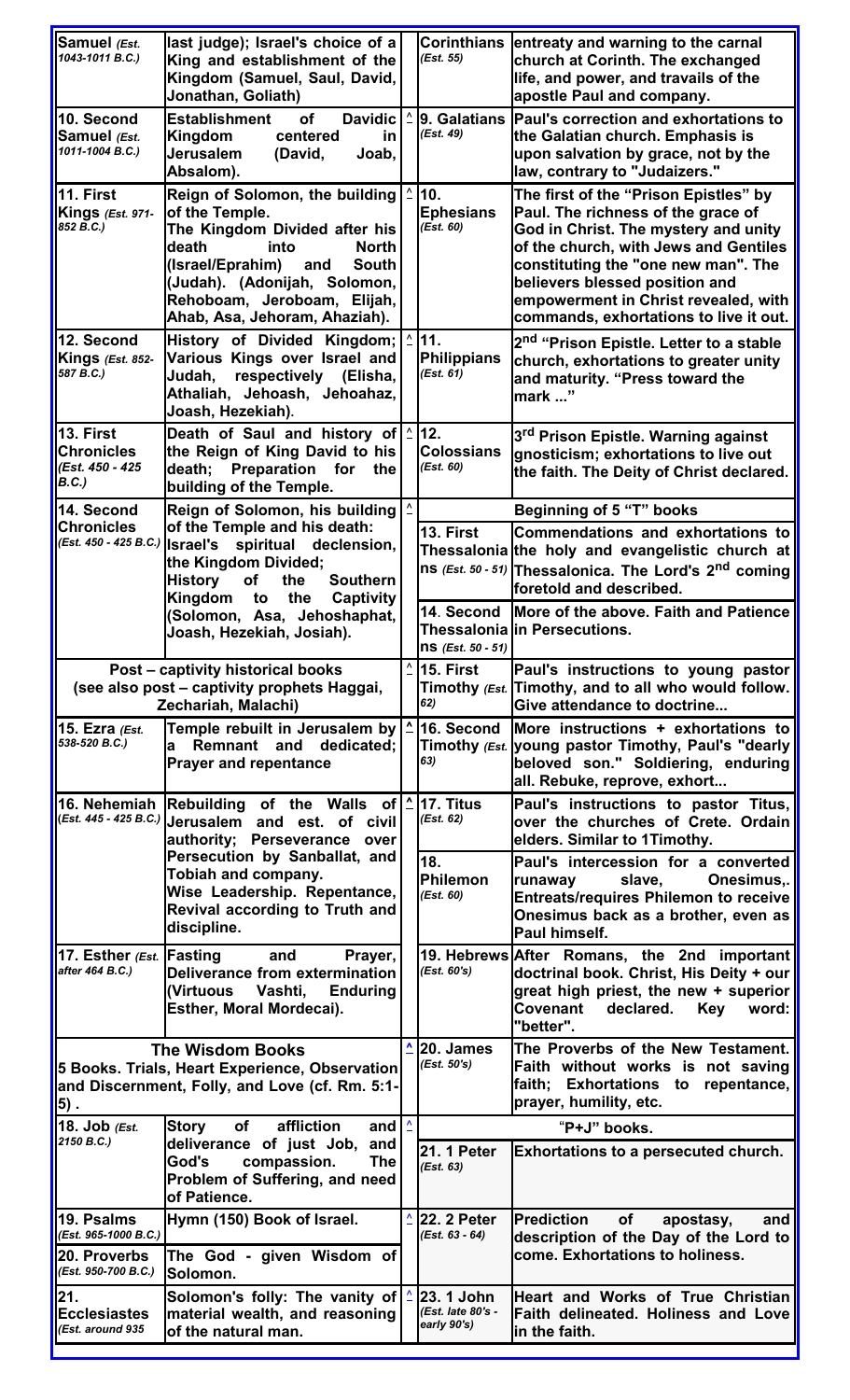<span id="page-2-18"></span><span id="page-2-17"></span><span id="page-2-16"></span><span id="page-2-15"></span><span id="page-2-14"></span><span id="page-2-13"></span><span id="page-2-12"></span><span id="page-2-11"></span><span id="page-2-10"></span><span id="page-2-9"></span><span id="page-2-8"></span><span id="page-2-7"></span><span id="page-2-6"></span><span id="page-2-5"></span><span id="page-2-4"></span><span id="page-2-3"></span><span id="page-2-2"></span><span id="page-2-1"></span><span id="page-2-0"></span>

| B.C.)                                            |                                                                                                      |                        | 24. 2 John<br>(Est. late 80's -                                                                                     | <b>Caution against false teachers.</b>                                                                             |  |  |  |
|--------------------------------------------------|------------------------------------------------------------------------------------------------------|------------------------|---------------------------------------------------------------------------------------------------------------------|--------------------------------------------------------------------------------------------------------------------|--|--|--|
|                                                  |                                                                                                      |                        | early 90's)<br>25. 3 John                                                                                           |                                                                                                                    |  |  |  |
| 22. Song of<br>Solomon (Est.<br>before 965 B.C.) | The Glory of Wedded love<br>between a Man and a Women<br>(not man with man).                         |                        | (Est. late 80's -<br>early 90's)                                                                                    | <b>Helping Christian laborers.</b>                                                                                 |  |  |  |
|                                                  |                                                                                                      |                        | <b>26. Jude</b>                                                                                                     | Warnings and examples of False<br>(Est. 60's or 70's Teachers/Prophets and their end, and<br>of Imminent Apostasy. |  |  |  |
|                                                  | The Prophetic Five Books. Prophesying to the<br><b>Northern</b><br><b>Southern</b>                   |                        | early 90's)                                                                                                         | 27. Revelation: The "Consummation." Est. late 80's -                                                               |  |  |  |
| <b>Books: The</b><br><b>Major</b>                | or<br>Kingdoms, sometimes to both                                                                    |                        |                                                                                                                     | The Ultimate Triumph of Christ, and the                                                                            |  |  |  |
| Prophets.                                        | or to heathen nations, they                                                                          |                        |                                                                                                                     | redemption of His elect. Exaltation of "Him that                                                                   |  |  |  |
|                                                  | also warn all mankind of the<br>blessings lost and ruin gained                                       |                        |                                                                                                                     | sitteth upon the throne, and unto the Lamb for ever<br>and ever." Armageddon, Submission and                       |  |  |  |
|                                                  | by transgressing the just laws                                                                       |                        | Judgment of the Wicked. Rest and Reward of the                                                                      |                                                                                                                    |  |  |  |
|                                                  | of God, + call all to repentance.                                                                    |                        |                                                                                                                     | righteous Redeemed, to God's glory. The last book<br>of the Bible, nothing to be subtracted from or                |  |  |  |
|                                                  |                                                                                                      |                        |                                                                                                                     |                                                                                                                    |  |  |  |
| 23. Isaiah (Est.<br>740 - 680 B.C.)              | Prophet to Judah. The "Gospel<br>according to Isaiah."                                               |                        |                                                                                                                     | <b>Extras</b>                                                                                                      |  |  |  |
|                                                  | The reproof of the Jews for                                                                          |                        | "Sacred Contents"                                                                                                   |                                                                                                                    |  |  |  |
|                                                  | idolatry and empty ritualism.                                                                        |                        |                                                                                                                     | (Writer unknown, to men)<br>"The Bible contains the mind of God, the state of man,                                 |  |  |  |
|                                                  | Forecasts of Judgments, as<br>well as the Foretelling of the                                         |                        | the way of salvation, the doom of sinners, and the                                                                  |                                                                                                                    |  |  |  |
|                                                  | <b>Messiah, the Suffering Servant.</b>                                                               |                        | happiness of believers.                                                                                             |                                                                                                                    |  |  |  |
|                                                  | chapter:<br>53.<br>Key<br><b>Future</b>                                                              |                        |                                                                                                                     | Its doctrines are holy, its precepts are binding, its<br>histories are true, and its decisions are unchangeable.   |  |  |  |
|                                                  | restoration of Israel to faith and<br>redemption.                                                    |                        | Read it to be wise, believe it to be safe, and practice it                                                          |                                                                                                                    |  |  |  |
| 24. Jeremiah                                     | Prophet"   ^<br>"Weeping<br>The                                                                      |                        | to be holy.                                                                                                         | It contains light to direct you, food to support you, and                                                          |  |  |  |
|                                                  | (Est. 627 - 585 B.C.) warning Judah The last effort                                                  |                        | comfort to cheer you.                                                                                               |                                                                                                                    |  |  |  |
|                                                  | to save Jerusalem before going<br>into captivity.                                                    |                        |                                                                                                                     | It is the traveler's map, the pilgrim's staff, the pilot's                                                         |  |  |  |
| 25.                                              | <b>A</b> poetic dirge over the loss of $\mathbf{\Delta}$                                             |                        | charter.                                                                                                            | compass, the soldier's sword, and the Christian's                                                                  |  |  |  |
|                                                  | Lamentations  Jerusalem + the Temple.                                                                |                        |                                                                                                                     | Here Paradise is restored, Heaven opened, and the                                                                  |  |  |  |
| (Est. 586 B.C.)<br>26. Ezekiel                   | "the                                                                                                 | $\boldsymbol{\lambda}$ | gates of hell disclosed.                                                                                            | Christ is its grand subject, our good the design, and                                                              |  |  |  |
| (Est. 593-560 B.C.)                              | Declaring the sins of<br>whole house of Israel," as well                                             |                        | God's glory its end.                                                                                                |                                                                                                                    |  |  |  |
|                                                  | restoration<br>future<br>as<br>and                                                                   |                        | lfeet.                                                                                                              | It should fill the memory, rule the heart, and guide the                                                           |  |  |  |
|                                                  | rebuilt Temple. "They shall<br>know that I am the LORD."                                             |                        | Read it slowly, frequently, and prayerfully.                                                                        |                                                                                                                    |  |  |  |
| 27. Daniel $\ell$ Est.                           | The<br>prophet<br>Babylon,<br>at                                                                     |                        |                                                                                                                     | It is a mine of wealth, a paradise of glory, and a river of                                                        |  |  |  |
| 605-536 B.C.)                                    | foretelling<br>the<br><b>of</b><br>course                                                            |                        | pleasure.<br>It is given you in life, will be opened at the judgment,                                               |                                                                                                                    |  |  |  |
|                                                  | world-rule<br>Gentile<br>to<br>its<br>judgment, and establishment                                    |                        | and will be remembered forever.                                                                                     |                                                                                                                    |  |  |  |
|                                                  | of of the Messianic kingdom.                                                                         |                        | It involves the highest responsibility, will reward the<br>greatest labor, and will condemn all who trifle with its |                                                                                                                    |  |  |  |
| 710 B.C.)                                        | 28. Hosea $\epsilon$ <sub>st</sub> . $ A$ prophet of the N. Kingdom.                                 |                        | sacred contents."                                                                                                   |                                                                                                                    |  |  |  |
|                                                  | The apostasy of Israel likened<br>to the adulterous wife of a                                        |                        | <b>SUMMARY OF KING JAMES BIBLE STATISTICS:</b>                                                                      |                                                                                                                    |  |  |  |
|                                                  | faithful husband.                                                                                    |                        | Total <b>Books</b> in the King James Bible = $66$<br>Total Chapters in the King James Bible = $1,189$               |                                                                                                                    |  |  |  |
| 29. Joel (Est.<br>835 B.C.)                      | A prophet of Judah, Prediction   ^                                                                   |                        |                                                                                                                     | Total verses in the King James Bible = 31,102                                                                      |  |  |  |
|                                                  | of the Holy Spirit age and the<br>coming of the Day of the                                           |                        |                                                                                                                     | Total words in the 31,102 verses = $788,258*$ (not<br>including the Hebrew Alphabet in Psalm 119 or the            |  |  |  |
|                                                  | LORD.                                                                                                |                        |                                                                                                                     | superscriptions listed in some of the Psalms)                                                                      |  |  |  |
| 30. Amos ( <i>Est.</i><br>755 B.C.)              | A prophet of Judah to the N.                                                                         | $\boldsymbol{\Lambda}$ |                                                                                                                     | Total <b>Books</b> in the Old Testament = 39<br>Total Chapters in the Old Testament = 929                          |  |  |  |
|                                                  | Kingdom. Ultimate, universal<br>reign of Messiah.                                                    |                        |                                                                                                                     | Total verses in the Old Testament = 23,145                                                                         |  |  |  |
| 31. Obadiah                                      | Doom of Edom, Israel's enemy                                                                         |                        |                                                                                                                     | Total Books in the New Testament = 27<br>Total Chapters in the New Testament = 260                                 |  |  |  |
| (Est. 840 or 586<br>B.C.)                        | of old.                                                                                              |                        |                                                                                                                     | Total verses in the New Testament = 7,957                                                                          |  |  |  |
|                                                  | 32. Jonah $\epsilon$ <sub>Est.</sub> Call of God to Jonah to call                                    |                        | <b>Micah &amp; Nahum</b>                                                                                            | <b>Middle Book in the King James Bible = There are <math>2 -</math></b>                                            |  |  |  |
| 760 B.C.)                                        | Nineveh to repent; Jonah's<br>rebellion,<br>and<br>Nineveh's                                         |                        |                                                                                                                     | <b>Longest Book in the King James Bible = Psalms</b>                                                               |  |  |  |
|                                                  | obedience; God's mercy.                                                                              |                        |                                                                                                                     | <b>Shortest Book in the King James Bible = 2 John</b>                                                              |  |  |  |
|                                                  | 33. Micah $\epsilon$ <sub>Est.</sub>  A prophet in Judah. The soon <br>fall of Israel and Judah, and |                        |                                                                                                                     | (verses) & 3 John (words)<br><b>Middle Chapter</b> in the King James Bible = Psalm 117                             |  |  |  |
| 700 B.C.)                                        |                                                                                                      |                        |                                                                                                                     | Longest Chapter in the King James Bible = Psalm                                                                    |  |  |  |
|                                                  | future birth of the Messiah in<br>Bethlehem.                                                         |                        | 119                                                                                                                 | <b>Shortest Chapter in the King James Bible = Psalm</b>                                                            |  |  |  |
| 34. Nahum                                        | The destruction of Nineveh.                                                                          |                        | $\frac{4}{117}$                                                                                                     |                                                                                                                    |  |  |  |
| (Est. 663 - 612 B.C.)                            |                                                                                                      | ٨                      |                                                                                                                     | <b>Middle verse in the King James Bible = There are 2 –</b><br>Psalm 103:1 & Psalm 103:2                           |  |  |  |
| 35. Habakkuk<br>(Est. 607 B.C.)                  | In Judah. The holiness of God,                                                                       |                        |                                                                                                                     | Longest verse in the King James Bible = Esther 8:9                                                                 |  |  |  |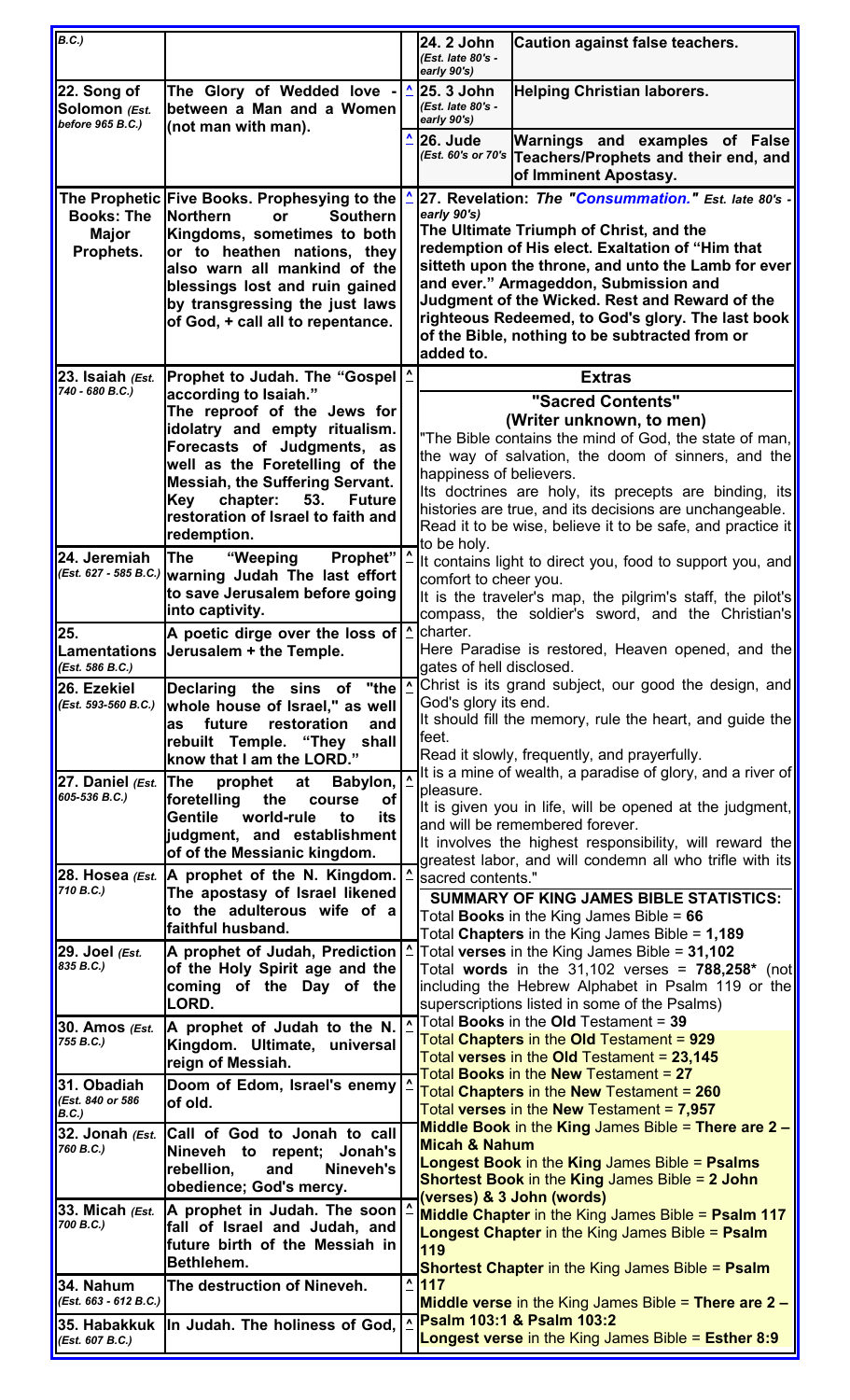<span id="page-3-4"></span><span id="page-3-3"></span><span id="page-3-2"></span><span id="page-3-1"></span>

|                                                                                                                                                                                                                                                                                                                                                | faith."                                                                                                                                                                                                         | coming judgment though                                                                                                       | it.<br>tarries. "The just shall live by                                           |                                                                                                                                                                                                                                                                                          |                                                                                                                                                                                                                                                                                                                                                                                                                                                                                                                                                                                                | <b>Shortest verse</b> in the King James Bible = John 11:35<br>*Count can vary due to stated and other aspects. The above KJV<br>statistics were from http://www.biblebelievers.com/believers-org/kjv- |                                                                                                                            |  |                                       |                                                    |  |
|------------------------------------------------------------------------------------------------------------------------------------------------------------------------------------------------------------------------------------------------------------------------------------------------------------------------------------------------|-----------------------------------------------------------------------------------------------------------------------------------------------------------------------------------------------------------------|------------------------------------------------------------------------------------------------------------------------------|-----------------------------------------------------------------------------------|------------------------------------------------------------------------------------------------------------------------------------------------------------------------------------------------------------------------------------------------------------------------------------------|------------------------------------------------------------------------------------------------------------------------------------------------------------------------------------------------------------------------------------------------------------------------------------------------------------------------------------------------------------------------------------------------------------------------------------------------------------------------------------------------------------------------------------------------------------------------------------------------|-------------------------------------------------------------------------------------------------------------------------------------------------------------------------------------------------------|----------------------------------------------------------------------------------------------------------------------------|--|---------------------------------------|----------------------------------------------------|--|
|                                                                                                                                                                                                                                                                                                                                                |                                                                                                                                                                                                                 |                                                                                                                              |                                                                                   |                                                                                                                                                                                                                                                                                          |                                                                                                                                                                                                                                                                                                                                                                                                                                                                                                                                                                                                | stats.htm See note on links.                                                                                                                                                                          |                                                                                                                            |  |                                       |                                                    |  |
| 36. Zephaniah  Of Judah. The coming Day of   ∆<br>(Est. 625 B.C.)                                                                                                                                                                                                                                                                              |                                                                                                                                                                                                                 | "pure language."                                                                                                             | the Lord upon Judah, other<br>nations, and the coming of a                        |                                                                                                                                                                                                                                                                                          |                                                                                                                                                                                                                                                                                                                                                                                                                                                                                                                                                                                                | lMiscl. data:<br>Number of existing Bible manuscripts: 5,300 Greek<br>manuscripts of the New Testament, 10,000 Latin Vulgates,<br>and $9,300$ other early versions = more than $24,000$               |                                                                                                                            |  |                                       |                                                    |  |
| 37. Haggai<br>(Est. 520 B.C.)                                                                                                                                                                                                                                                                                                                  | Rebuke,<br>exhortation                                                                                                                                                                                          | reproofs,<br>rebuilding the temple.                                                                                          | and<br>regarding<br>the                                                           |                                                                                                                                                                                                                                                                                          | <b>Manuscript copies of portions of the New Testament.</b><br>In contrast to the nearly 800,000 words in the Bible (and<br>over 180,000 in the New), the number of Arabic Words in<br>the Quran is 77,439 (reported by Al-Fadl bin Shadhan as<br>said by 'Ata bin Yasar). [77,473 in English] Other sources<br>provided somewhat different numbers.<br>The Bible can be read aloud in 70 hours.<br>A number of verses in the Bible (KJV) contain all but A<br>number of verses in the Bible (KJV) contain all but 1 letter of<br>the alphabet: Ezra 7:21 contains all but the letter j; Joshua |                                                                                                                                                                                                       |                                                                                                                            |  |                                       |                                                    |  |
| 38. Zechariah<br>(Est. 520 - 518 B.C.) Prophecies.                                                                                                                                                                                                                                                                                             | <b>Judgments</b>                                                                                                                                                                                                | and                                                                                                                          | <b>Messianic</b>                                                                  |                                                                                                                                                                                                                                                                                          |                                                                                                                                                                                                                                                                                                                                                                                                                                                                                                                                                                                                |                                                                                                                                                                                                       |                                                                                                                            |  |                                       |                                                    |  |
| 39. Malachi<br>(Est. 450 - 600 B.C.) disobedient                                                                                                                                                                                                                                                                                               | lLast                                                                                                                                                                                                           | <b>O.T.</b><br>message<br>coming of the Day of the Lord.                                                                     | to<br>a<br><b>The</b><br>people.                                                  | $\lambda$                                                                                                                                                                                                                                                                                |                                                                                                                                                                                                                                                                                                                                                                                                                                                                                                                                                                                                |                                                                                                                                                                                                       |                                                                                                                            |  |                                       |                                                    |  |
| Old Testament memory list by color:<br>Genesis, Exodus, Leviticus, Numbers, Deuteronomy;<br>Joshua, Judges, Ruth;                                                                                                                                                                                                                              |                                                                                                                                                                                                                 |                                                                                                                              |                                                                                   |                                                                                                                                                                                                                                                                                          | 7:24, 1 Kings 1:9, 1 Chronicles 12:40, 2 Chronicles 36:10,<br>Ezekiel 28:13, Daniel 4:37, and Haggai 1:1 contain all but q;<br>2 Kings 16:15 and 1 Chronicles 4:10 contain all but z; and                                                                                                                                                                                                                                                                                                                                                                                                      |                                                                                                                                                                                                       |                                                                                                                            |  |                                       |                                                    |  |
| 1st +2 <sup>nd</sup> Samuel, 1st + 2 <sup>nd</sup> Kings, 1st +2 <sup>nd</sup> Chronicles;<br>Ezra, Nehemiah, Esther;<br>Job, Psalms, Proverbs, Ecclesiastes, Songs of Solomon;<br>Isaiah, Jeremiah, Lamentations, Ezekiel, Daniel;<br>Hosea, Joel, Amos, Obadiah;<br>Jonah, Micah, Nahum, Habakkuk;<br>Zephaniah, Haggai, Zechariah, Malachi. |                                                                                                                                                                                                                 |                                                                                                                              |                                                                                   | Galatians 1:14 contains all but k.<br>(http://www.artbible.info/concordance)<br>Stephen Cardinal Langton (c. 1150 – 9 July 1228), an<br>Archbishop of Canterbury, is credited with having divided<br>the Bible into the standard modern arrangement of books<br>and chapters used today. |                                                                                                                                                                                                                                                                                                                                                                                                                                                                                                                                                                                                |                                                                                                                                                                                                       |                                                                                                                            |  |                                       |                                                    |  |
|                                                                                                                                                                                                                                                                                                                                                |                                                                                                                                                                                                                 |                                                                                                                              |                                                                                   |                                                                                                                                                                                                                                                                                          | Frenchman Robert Estienne (1503-1559), also referred to<br>as Robert Stephens, a Catholic who became a Protestant<br>late in his life, is credited with being the first to print the Bible<br>divided into standard numbered verses.                                                                                                                                                                                                                                                                                                                                                           |                                                                                                                                                                                                       |                                                                                                                            |  |                                       |                                                    |  |
| Matthew, Mark, Luke, John;                                                                                                                                                                                                                                                                                                                     |                                                                                                                                                                                                                 | New Testament memory list by color:                                                                                          |                                                                                   |                                                                                                                                                                                                                                                                                          |                                                                                                                                                                                                                                                                                                                                                                                                                                                                                                                                                                                                |                                                                                                                                                                                                       |                                                                                                                            |  |                                       |                                                    |  |
| Acts, Romans, 1 <sup>st</sup> and 2 <sup>nd</sup> Corinthians;                                                                                                                                                                                                                                                                                 |                                                                                                                                                                                                                 |                                                                                                                              |                                                                                   |                                                                                                                                                                                                                                                                                          |                                                                                                                                                                                                                                                                                                                                                                                                                                                                                                                                                                                                |                                                                                                                                                                                                       |                                                                                                                            |  |                                       |                                                    |  |
| Galatians, Ephesians, Philippians, Colossians;                                                                                                                                                                                                                                                                                                 |                                                                                                                                                                                                                 |                                                                                                                              |                                                                                   |                                                                                                                                                                                                                                                                                          |                                                                                                                                                                                                                                                                                                                                                                                                                                                                                                                                                                                                |                                                                                                                                                                                                       |                                                                                                                            |  |                                       |                                                    |  |
| 1 <sup>st</sup> and 2 <sup>nd</sup> Thessalonians, 1 <sup>st</sup> and 2 <sup>nd</sup> Timothy, Titus;                                                                                                                                                                                                                                         |                                                                                                                                                                                                                 |                                                                                                                              |                                                                                   |                                                                                                                                                                                                                                                                                          |                                                                                                                                                                                                                                                                                                                                                                                                                                                                                                                                                                                                |                                                                                                                                                                                                       |                                                                                                                            |  |                                       |                                                    |  |
| Philemon, Hebrews, James;                                                                                                                                                                                                                                                                                                                      |                                                                                                                                                                                                                 |                                                                                                                              |                                                                                   |                                                                                                                                                                                                                                                                                          |                                                                                                                                                                                                                                                                                                                                                                                                                                                                                                                                                                                                |                                                                                                                                                                                                       |                                                                                                                            |  |                                       |                                                    |  |
| 1 <sup>st</sup> and 2 <sup>nd</sup> Peter, 1 <sup>st</sup> and 2 <sup>nd</sup> and 3 <sup>rd</sup> John, Jude,                                                                                                                                                                                                                                 |                                                                                                                                                                                                                 |                                                                                                                              |                                                                                   |                                                                                                                                                                                                                                                                                          |                                                                                                                                                                                                                                                                                                                                                                                                                                                                                                                                                                                                |                                                                                                                                                                                                       |                                                                                                                            |  |                                       |                                                    |  |
| Revelation                                                                                                                                                                                                                                                                                                                                     |                                                                                                                                                                                                                 |                                                                                                                              |                                                                                   |                                                                                                                                                                                                                                                                                          |                                                                                                                                                                                                                                                                                                                                                                                                                                                                                                                                                                                                |                                                                                                                                                                                                       |                                                                                                                            |  |                                       |                                                    |  |
|                                                                                                                                                                                                                                                                                                                                                |                                                                                                                                                                                                                 |                                                                                                                              |                                                                                   |                                                                                                                                                                                                                                                                                          |                                                                                                                                                                                                                                                                                                                                                                                                                                                                                                                                                                                                | As indicated above, here is the way I memorize the names of the 66 books of the Bible:                                                                                                                |                                                                                                                            |  |                                       |                                                    |  |
|                                                                                                                                                                                                                                                                                                                                                |                                                                                                                                                                                                                 |                                                                                                                              |                                                                                   |                                                                                                                                                                                                                                                                                          | <b>OLD TESTAMENT</b>                                                                                                                                                                                                                                                                                                                                                                                                                                                                                                                                                                           |                                                                                                                                                                                                       |                                                                                                                            |  |                                       |                                                    |  |
| Section:                                                                                                                                                                                                                                                                                                                                       |                                                                                                                                                                                                                 | Section:                                                                                                                     |                                                                                   |                                                                                                                                                                                                                                                                                          | <b>Section:</b>                                                                                                                                                                                                                                                                                                                                                                                                                                                                                                                                                                                | Section:                                                                                                                                                                                              |                                                                                                                            |  | Section:                              |                                                    |  |
| <b>TORAH</b>                                                                                                                                                                                                                                                                                                                                   |                                                                                                                                                                                                                 | <b>Historical</b>                                                                                                            |                                                                                   |                                                                                                                                                                                                                                                                                          | Wisdom                                                                                                                                                                                                                                                                                                                                                                                                                                                                                                                                                                                         | <b>Prophetic:</b>                                                                                                                                                                                     | Prophetic;                                                                                                                 |  |                                       |                                                    |  |
| (The Law)                                                                                                                                                                                                                                                                                                                                      |                                                                                                                                                                                                                 |                                                                                                                              |                                                                                   |                                                                                                                                                                                                                                                                                          |                                                                                                                                                                                                                                                                                                                                                                                                                                                                                                                                                                                                | <b>Major</b><br><b>Prophets</b>                                                                                                                                                                       | <b>Minor Prophets</b>                                                                                                      |  |                                       |                                                    |  |
| <b>Genesis</b><br><b>Exodus</b><br><b>Leviticus</b><br><b>Numbers</b><br><b>Deuteronom</b><br>у                                                                                                                                                                                                                                                | Joshua<br><b>Judges</b><br><b>Ruth</b>                                                                                                                                                                          | 1 <sup>st</sup> and 2 <sup>nd</sup><br><b>Samuel</b><br>$1st +$<br>2 <sup>nd</sup> Kings<br>$1st + 2nd$<br><b>Chronicles</b> | <b>Ezra</b><br><b>Nehemiah</b><br><b>Esther</b>                                   |                                                                                                                                                                                                                                                                                          | Job<br><b>Psalms</b><br><b>Proverbs</b><br><b>Ecclesiaste</b><br>s<br>Songs of<br>Solomon                                                                                                                                                                                                                                                                                                                                                                                                                                                                                                      | Isaiah<br>Jeremiah<br><b>Lamentations</b><br><b>Ezekiel</b><br><b>Daniel</b>                                                                                                                          | Hosea<br>Joel<br><b>Amos</b><br>Obadiah Habakkuk                                                                           |  | Jonah<br><b>Micah</b><br><b>Nahum</b> | Zephaniah<br>Haggai<br>Zechariah<br><b>Malachi</b> |  |
|                                                                                                                                                                                                                                                                                                                                                |                                                                                                                                                                                                                 |                                                                                                                              |                                                                                   |                                                                                                                                                                                                                                                                                          | <b>NEW TESTAMENT</b>                                                                                                                                                                                                                                                                                                                                                                                                                                                                                                                                                                           |                                                                                                                                                                                                       |                                                                                                                            |  |                                       |                                                    |  |
|                                                                                                                                                                                                                                                                                                                                                |                                                                                                                                                                                                                 |                                                                                                                              |                                                                                   |                                                                                                                                                                                                                                                                                          |                                                                                                                                                                                                                                                                                                                                                                                                                                                                                                                                                                                                |                                                                                                                                                                                                       |                                                                                                                            |  |                                       |                                                    |  |
| Section:<br><b>Gospels</b>                                                                                                                                                                                                                                                                                                                     | <b>Church Epistles</b>                                                                                                                                                                                          | <b>Sections:</b><br>Acts (history) then                                                                                      |                                                                                   | Church Epistles continued, and letters + Revelation                                                                                                                                                                                                                                      |                                                                                                                                                                                                                                                                                                                                                                                                                                                                                                                                                                                                |                                                                                                                                                                                                       |                                                                                                                            |  |                                       |                                                    |  |
| <b>Matthew</b><br><b>Mark</b><br>Luke<br>John                                                                                                                                                                                                                                                                                                  | <b>Acts</b><br><b>Romans</b><br>$1st + 2nd$<br>Corinthian<br>S                                                                                                                                                  | <b>Galatians</b><br><b>Ephesians</b><br><b>Philippians</b><br><b>Colossians</b>                                              | $1st + 2nd$<br><b>Thessalonian</b><br>s<br>$1st + 2nd$<br>Timothy<br><b>Titus</b> |                                                                                                                                                                                                                                                                                          | Philemon<br><b>Hebrews</b><br><b>James</b>                                                                                                                                                                                                                                                                                                                                                                                                                                                                                                                                                     |                                                                                                                                                                                                       | <b>Revelation</b><br>1 <sup>st</sup> and 2 <sup>nd</sup> Peter<br>1st and 2 <sup>nd</sup> and 3 <sup>rd</sup> John<br>Jude |  |                                       |                                                    |  |
|                                                                                                                                                                                                                                                                                                                                                | The Apocrypha<br>Note, this is a short version on the apocrypha, referred to as deuterocanonical books by Catholics, and for the fuller<br>version, including Luther and the canon and the apocrypha, see here. |                                                                                                                              |                                                                                   |                                                                                                                                                                                                                                                                                          |                                                                                                                                                                                                                                                                                                                                                                                                                                                                                                                                                                                                |                                                                                                                                                                                                       |                                                                                                                            |  |                                       |                                                    |  |

<span id="page-3-0"></span>The Apocrypha refers to extra books included in Roman Catholic and Orthodox Bibles, though their lists are not quite the same, but which are not contained in the Protestant (and most popular) canon of inspired Scripture, as they are manifested to be of an inferior quality, although for most of Protestant history they were typically printed in a separate section of their Bibles. The Roman Catholic books are: Tobit; Judith; Additions to Esther (Vulgate: Esther 10:4-16:24); Wisdom; Sirach (also called Ben Sira or Ecclesiasticus); Baruch, including the Letter of Jeremiah (additions to Jeremiah in the Septuagint); Additions to Daniel, which are the Prayer of Azariah and Song of the Three Holy Children (which in the Vulgate was Daniel 3:24-90) and Susanna (Vulgate: Daniel 13, Septuagint: prologue) as well as Bel and the Dragon (Vulgate: Daniel 14, Septuagint: epilogue); 1 Maccabees; 2 Maccabees. The Greek Orthodox adds 1 Esdras, 3 +4 Maccabees and Psalm 151.

While Roman Catholic apologists infer or assert that the canon was indisputably settled from the 4<sup>th</sup> century onward until Luther excluded them from his Bible, and that this is why the Protestant canon only has 66 books, this is due to ignorance or deception. Luther was not alone in questioning or rejecting certain books, and the Protestant canon of inspired Scripture is not the same as that of Luther's canon of inspired books, although he contained the disputed books, including the apocrypha, in his Bible, but separately and with notes explaining his conclusion on their Divine inspiration, which was a historical practice. The 66 book Protestant canon is more ancient than that of Rome's, as its 39 book O.T. canon is seen as being held by Palestinian Jews around the time of Christ, while it contains the 27 book N.T. canon which was overall settled very early in church history. However, within Roman Catholicism substantial <u>dissent</u> existed among scholars through the centuries and right into Trent over the apocryphal books, and a few N.T. books. (*Hubert Jedin, Papal Legate At The Council Of Trent: St Louis: B. Herder Book Co., 1947; pp. 278, 281-282. [More\)](http://beggarsallreformation.blogspot.com/2006/06/who-were-some-of-best-scholars-at.html)*

Despite decrees by early councils such as Hippo, Carthage and Florence, the decision of Trent in 1546 was the first "infallible" and